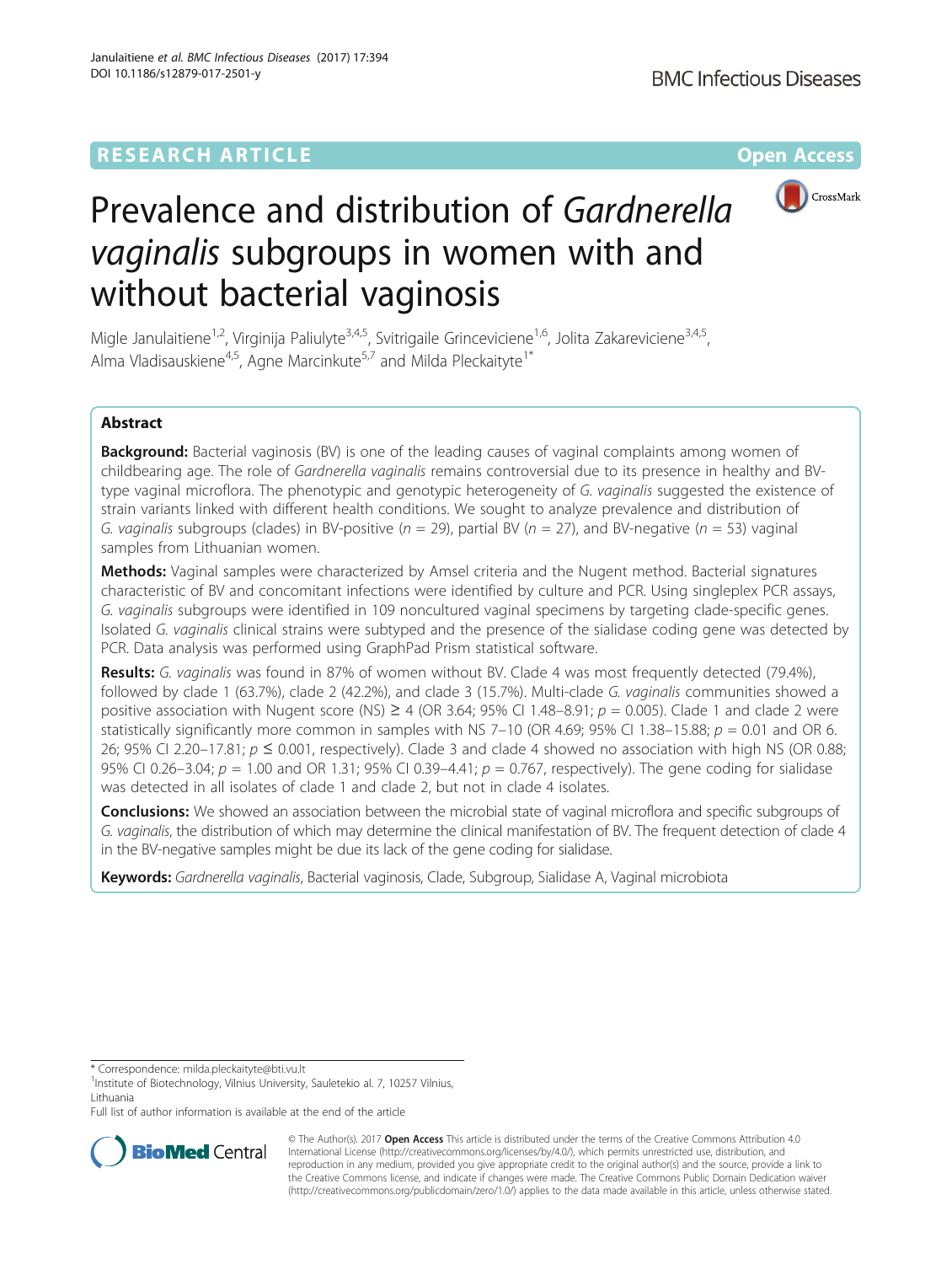# Background

A shift in the vaginal microflora from a Lactobacillusdominated environment to a heterogeneous community of anaerobic and/or aerobic bacteria is associated with health issues [\[1](#page-7-0)]. This depletion of Lactobacillus combined with the overgrowth of anaerobic and microaerophilic bacterial species defines bacterial vaginosis (BV) [[2, 3\]](#page-7-0). By causing an abnormal malodorous vaginal discharge, BV has an impact on women's sexual relationships and quality of life [[4](#page-8-0)]. Moreover, BV is linked with pelvic inflammatory disease [\[5](#page-8-0)] and greater susceptibility to sexually transmitted infections [\[6\]](#page-8-0). BV-associated bacteria have been related to increased risk of preterm birth [[7\]](#page-8-0) and adverse neonatal outcomes [[8](#page-8-0)]. The laboratory method generally accepted as the gold standard for diagnosis of BV is microscopy of Gram-stained vaginal smears [[9](#page-8-0)]. Because both the Nugent scoring system and the Amsel criteria [\[10\]](#page-8-0) used in clinical practice have their limitations [\[1](#page-7-0), [11\]](#page-8-0), DNA-based assays targeting the bacteria associated with BV are being sought for objective, reproducible, and accurate diagnosis of the BV state [\[11, 12\]](#page-8-0). BV is recognized as a polymicrobial disease, but determination of the key pathogenic microbial species and strain variants involved is still ongoing [[13](#page-8-0)–[15\]](#page-8-0).

The most studied vaginal anaerobe, Gardnerella vaginalis, has been recovered from the vaginal samples of almost all women with BV [\[3,](#page-7-0) [11, 12](#page-8-0)]. G. vaginalis possesses a number of virulence factors including production of sialidase A [\[16](#page-8-0), [17](#page-8-0)] and the toxin vaginolysin [[16\]](#page-8-0). It also is able to adhere to vaginal epithelial cells and establish a biofilm [[15](#page-8-0), [18\]](#page-8-0). Although G. vaginalis is associated with various clinical conditions, it has been found in vaginal samples of healthy individuals, albeit often in lower numbers than in BV cases [\[12](#page-8-0)]. Its well known phenotypic and genetic heterogeneity led to the development of genotyping schemes based on comparison of whole genome sequences and *cpn60* genes [[19](#page-8-0)–[22](#page-8-0)]. These approaches differentiated G. vaginalis into four distinct clades (1–4) [[19](#page-8-0), [20](#page-8-0)] and four corresponding subgroups (A-D) [\[21](#page-8-0), [22\]](#page-8-0). qPCR genotyping based on clade-specific genes demonstrated a correlation between BV and particular G. vaginalis clades present in 60 vaginal samples of women in the USA [[20](#page-8-0)]. It is not yet clear whether distribution of G. vaginalis subgroups (clades) is a universally applicable indicator of vaginal health or disease. Analysis of the virulence potential of each subgroup would reveal distinct pathogenic or commensal subgroups within Gardnerella, if present.

In this study, we aimed to identify and subtype four subgroups (clades) of G. *vaginalis* in vaginal samples of Lithuanian women with various clinical conditions, and

thereby to demonstrate associations between G. vaginalis subgroups and BV.

#### Methods

# Selection of patients

Samples were obtained from 116 women who attended private gynecology clinics in Vilnius and Marijampole, Lithuania. The study was approved by the Lithuanian Bioethics Committee (approval no. 158200-13-697-223, 12/11/2013; amendment no. 2, 8/12/2015). Written informed consent was obtained from all study participants prior to enrollment. All were Caucasian Lithuanians >18 years of age (range, 22–53 years; mean, 30.8 years). All had come to the clinic for routine gynaecological examination or with self-reported complaints of vaginal itching/burning sensations or increased and/or malodorous discharge. All participants were asked to complete a questionnaire on the current use of hormonal contraceptives, menstrual cycle, and frequency of vaginal infections. Exclusion criteria included menstruation at the time of enrollment, HIV infection, and antibiotic/ antimicrobial treatment within 14 days of sampling. Clinical signs observed by the clinician during examination, as well as symptoms reported by the patients, were recorded.

A total of 121 vaginal samples were collected, one from each of 116 participants and two samples, 3 to 6 months apart, from each of 5 participants. Two samples were excluded from further analysis due to insufficient smear quality for Gram-stain microscopy. Four women were pregnant (from 16 to 34 weeks of gestation). Among the 106 women providing information on their menstrual cycle, 45 (42.5%) were in the follicular phase of the cycle. Three women with reported perimenopausal menstrual cycle irregularities were included. Frequent vaginal infections were reported by 66 women, rare infections by 11 women. For birth control, oral contraceptives were taken by 21 women, IUD coils (type not specified) were used by 3 women, and the NuvaRing was used by 1 woman.

# Examination of vaginal samples, G. vaginalis isolation, and gene-specific PCR assays

All samples were subjected to Gram-staining and microscopy to assess their Nugent score (NS) [[9\]](#page-8-0). BV diagnosis was also defined by the clinician and included the mandatory presence of three Amsel criteria (elevated pH, clue cells, and fishy odour discharge) [[10](#page-8-0), [23](#page-8-0)]. A sample was considered as BV-positive if NS ranged from 7 to 10 and at least three Amsel criteria were present [[23\]](#page-8-0). A case was categorized as partial BV (NS 4–6) if, irrespective of the Amsel criteria, a mixture of normal (or other) flora with zones of typical BV flora was evident upon microscopic examination [\[1](#page-7-0)]. A sample was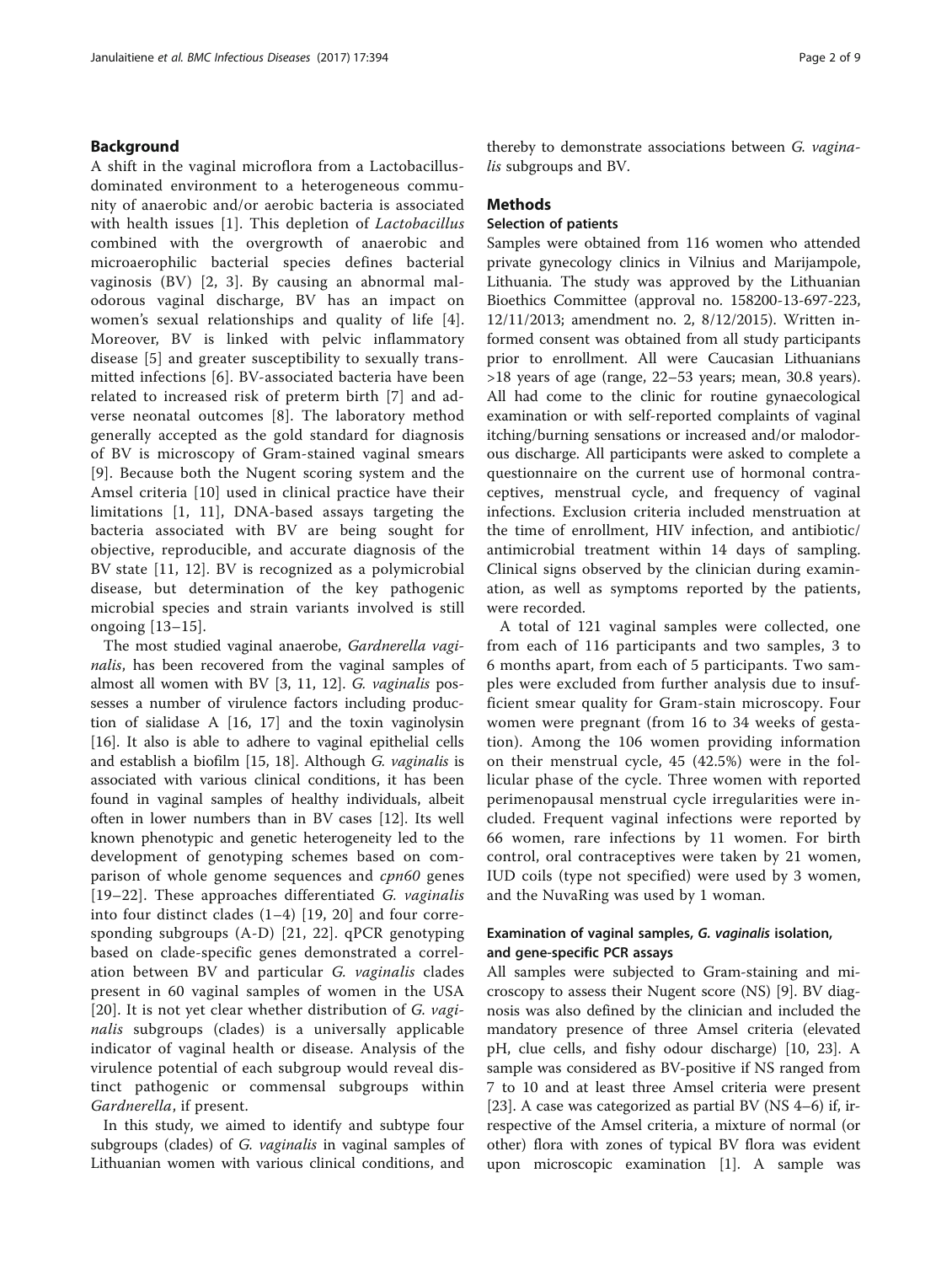defined as BV-negative if NS corresponded to normal flora (0–3) and less than three of the mandatory Amsel criteria for BV were present [\[1,](#page-7-0) [23\]](#page-8-0).

Additional vaginal samples were collected for cultivation experiments and molecular studies. For culturing, a swab taken near mid-vagina was placed in Amies Charcoal Transport Medium (LP Italiana SPA, Italy) and then transported to the microbiology laboratory within 12 h. There the specimen was cultured on Gardnerella agar (bioMérieux, Marcy l'Etoile, France) at 37 °C in 5%  $CO<sub>2</sub>$ for 48 h. Colonies of G. vaginalis were identified as de-scribed previously [[16\]](#page-8-0). G. vaginalis identification was confirmed by amplification of the 16S rRNA gene [[24](#page-8-0)] and sequencing of the obtained PCR product. For DNA extraction and amplification, a vaginal swab (Eswab, Copan, Italy) was collected and frozen until processed. Then the sample was thawed and one portion was used to detect Chlamydia trachomatis (CT), Neisseria gonorrhoeae (NG), Trichomonas vaginalis (TV), Mycoplasma hominis (MH), Mycoplasma genitalium (MG), Ureaplasma urealyticum (UU), and Ureaplasma parvum (UP) in a single real-time PCR reaction using the Anyplex II STI-7 Detection kit according to the manufacturer's instructions (Seegene, South Korea) [\[25\]](#page-8-0). The other portion of the specimen was used to detect 12 bacterial species by conventional PCR as described below.

To test for vaginal colonization by yeast irrespective of clinical signs and symptoms reported by the patient, specimens were cultured on Sabouraud Dextrose Agar (BD, Maryland, US) with chloramphenicol [[26\]](#page-8-0). The presence of four Candida species (C. albicans, C. tropicalis, C. grabrata, and C. parapsilosis) was assessed using multiplex PCR as described earlier [\[27\]](#page-8-0).

Where indicated, amplified ribosomal DNA restriction analysis (ARDRA) genotyping using TaqI restriction endonuclease was performed as described previously [\[16, 24](#page-8-0)]. The sialidase A coding gene (sld) was detected using Sia1F and Sia1R [\[16](#page-8-0)], as well as Sia2F, 5′-CACGTGGAACA-TATGGAAATCG and Sia3R, 5′-TAAATGTCTCTTC-CATGTTGGCT, primers.

## Bacterial strains

G. vaginalis strains 49145 and 14019 were obtained from the American Type Culture Collection (ATCC). Bifidobacterium bifidum was purchased from the Leibniz Institute DSMZ-German Collection of Microorganisms and Cell Cultures (Braunschweig, Germany). B. bifidum was cultured anaerobically on RCM agar (Oxoid, UK) at 37 °C for 48 h [[28](#page-8-0)]. L. iners, L. gasseri, L. crispatus, and L. jensenii strains were isolated from vaginal specimens using MRS agar plates (BD Difco, US) incubated at 37 ° C in 5%  $CO<sub>2</sub>$  for 48 h [[28](#page-8-0)]. Identification of *Lactobacil*lus species was performed by amplification of the 16S

rRNA gene using universal fD1 and rP2 primers [\[29](#page-8-0)]. The sequences of the obtained PCR fragment were submitted to the Ribosomal Database Project (RDP) database (<https://rdp.cme.msu.edu>) for species determination [[30\]](#page-8-0). Genomic DNA from Streptococcus intermedius, Streptococcus pyogenes, and Streptococcus pneumoniae were a kind gift of Lithuanian National Public Health Surveillance Laboratory, Vilnius, Lithuania.

# DNA extraction and bacterium-specific PCR assays

DNA extraction was performed using the GeneJET Genomic DNA Purification Kit according to the manufacturer's recommendations (Thermo Fisher Scientific, Vilnius, Lithuania). The sequences of bacterium-specific PCR primers, annealing temperatures, and amplicon sizes are shown in Additional file [1](#page-7-0) [\[11](#page-8-0), [31](#page-8-0)–[34](#page-8-0)]. The three sets of primers used to detect G. vaginalis in vaginal samples are presented in Additional file [2](#page-7-0) [\[11, 35](#page-8-0), [36\]](#page-8-0). All primers were purchased from Metabion International AG, Germany. Amplifications were performed in 25 μL reaction mixtures containing 1X Maxima Hot Start Green PCR master Mix (Thermo Fisher Scientific), 0.4 μM each of forward and reverse primers, and 5 μL of genomic DNA. Amplification reactions included initial denaturation for 5 min at 95 °C, 38 amplification cycles consisting of denaturation for 30 s at 95 °C, annealing for 30 s at 54 to 62 °C, and extension for 45 s at 72 °C. The final extension step was prolonged for 7 min. PCR products were separated on 1.5% agarose gels stained with RedSafe dye (iNtRON Biotechnology, South Korea). PCR assay based on the detection of the G. vaginalis toxin vaginolysin (VLY) coding gene was capable of detecting  $1-10$  molecules of the cloned  $v/v$  gene fragment per reaction.

Human apolipoprotein E (ApoE) gene PCR served as a positive internal control for DNA extraction from each vaginal specimen. Human chromosomal DNA was isolated from a blood specimen obtained from a healthy adult volunteer by venipuncture after their written informed consent had been approved by the Council of the Institute of Biotechnology of Vilnius University (Protocol no. 54 of 20/11/2013). The amplification of the 557 bp fragment of the apoE gene was performed using ApoF2, 5′-GCATTGCAGGCAGATAGTGA and ApoR, 5′-CCTGTGTGGAACAAGTTCAAG, primers. No template PCR controls were included in the PCR assays.

To identify Bifidobacterium species, the tuf gene fragment was amplified with Bifidobacterium specific primers BIF-1 and BIF-2 [\[34](#page-8-0)] and sequenced. The tuf sequences obtained were compared with those available in the GenBank database using BLASTn at NCBI ([https://blast.ncbi.nlm.nih.gov/Blast.cgi\)](https://blast.ncbi.nlm.nih.gov/Blast.cgi). PCR of serial dilutions of a cloned tuf gene fragment of B. longum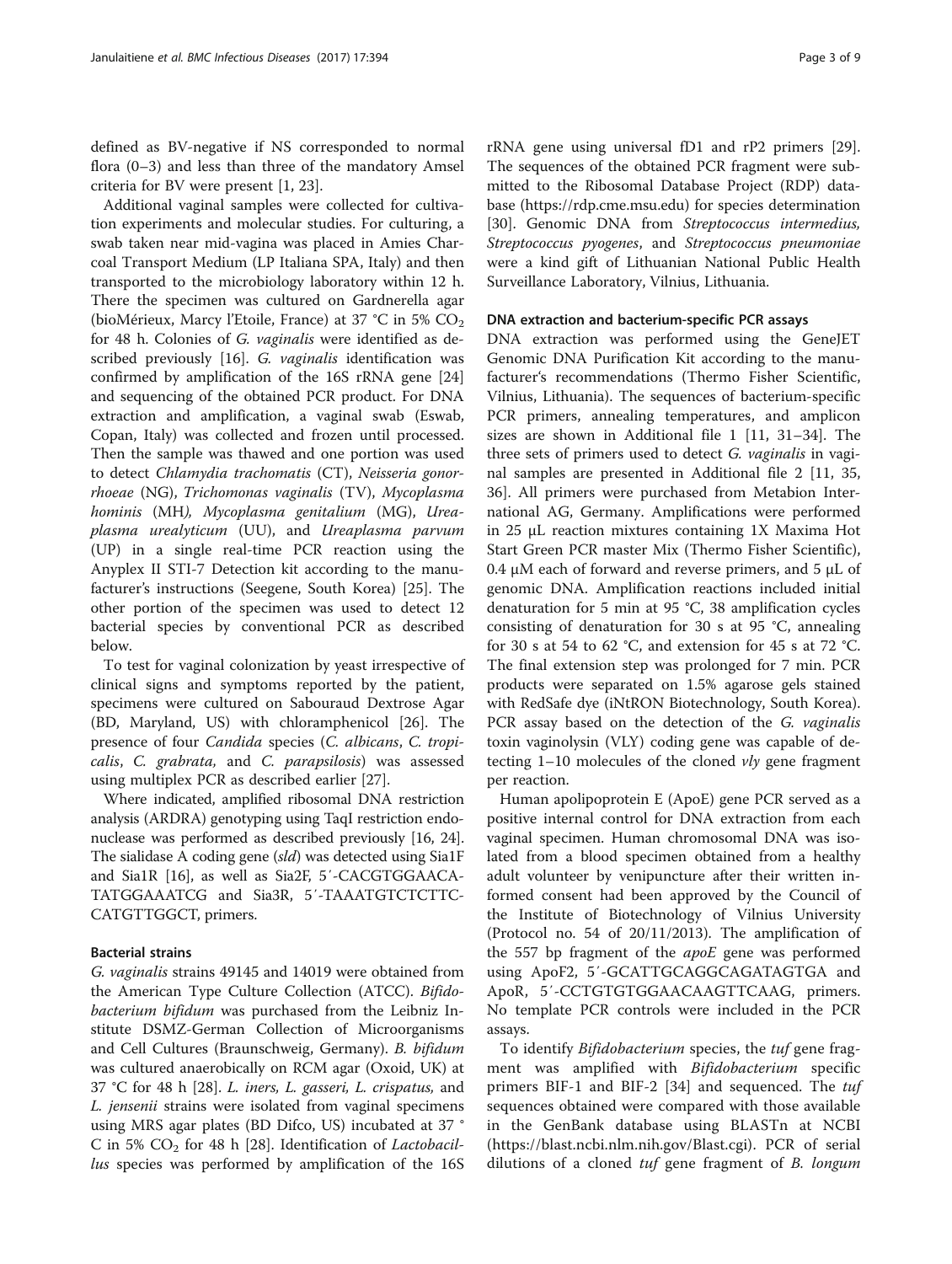and *B. bifidum* was capable of detecting  $\leq 100$  and  $\leq 20$ molecules per reaction, respectively.

#### G. vaginalis clade-specific PCR assays

Four G. vaginalis clades were detected by amplification of the following genes: putative α-L-fucosidase (Gv1 fuc1-S and Gv1-fuc1-AS primers), a hypothetical protein (Gv2-hyp-S and Gv2-hyp-AS primers), thioredoxin (Gv3-thi-S and Gv3-thi-AS primers), and chloride transporter (Gv4-cic-S and Gv4-cic-AS primers) [\[20](#page-8-0)]. Identification of clades by conventional PCR was performed using DNA extracted from both the characterized vaginal specimens and clinical G. vaginalis isolates. PCR mixtures for clade 1, clade 2, and clade 4 containing DNA extracted from clinical isolates were supplemented with betaine to a final concentration of 0.75–1.0 M. The reaction mixture was subjected to 38 cycles of denaturation at 95 °C for 30 s, primer annealing at 60 °C for 30 s and extension at 72 °C for 30 s. The last cycle included a 7 min extension step. PCR products were separated on 1.7% agarose gels stained with RedSafe dye.

## Data analyses

The prevalence of microorganisms and the distribution of G. vaginalis clades in the categorized vaginal samples were reported. Statistical analysis, including sensitivity, specificity, odds ratio (OR) with 95% confidence intervals (CI), and agreement (kappa) between different PCR assays for detection of G. vaginalis was performed using GraphPad Prism 6 software for Windows (GraphPad Software Inc., La Jolla, CA, USA). Kappa values (with 95% CI) were classified as follows: < 0.20, poor agreement; 0.21–0.40, fair agreement; 0.41–0.60, moderate agreement; 0.61–0.80, good agreement; 0.81–1.00, excellent agreement [\[37](#page-8-0)]. 95% CIs for sensitivity and specificity were calculated by the Clopper-Pearson Exact method [[38\]](#page-8-0), while the confidence intervals for the odds ratios were calculated by the Woolf (logit) method [\[39](#page-8-0)] available in the statistical software. Differences between groups were evaluated by two-tailed Fisher's exact test [[37\]](#page-8-0) with a significance level of  $p < 0.05$  using GraphPad Prism 6.

## Results

#### Characterization of vaginal samples

To assess the distribution of G. vaginalis subgroups in women with either healthy or disturbed vaginal microflora, the state of every vaginal sample was characterized using both the Nugent method [[9\]](#page-8-0) and Amsel criteria [[10\]](#page-8-0). Ten samples were excluded from further analysis due to contradictory classifications by Amsel criteria and Nugent scoring that indicated vaginal flora alterations other than fully developed BV or partial BV [\[1](#page-7-0)]. To characterize the vaginal microflora of healthy and BV- affected women, the presence of pertinent bacterial species was detected by PCR assays and of Candida by culture, while pathogens associated with seven sexually transmitted infections were detected by qPCR.

Of the 119 characterized vaginal samples, 29 (24.4%) were classified as BV positive (NS 7–10). Those samples were found by PCR to also be positive for bacteria characteristic of BV (Fig. 1, Additional file [3\)](#page-7-0). In these BV-positive women, the 8 independent qualitative PCR assays yielded averages of 5.7 and 1.7 positive reactions per sample for anaerobic bacteria and for Lactobacillus species, respectively. A. vaginae and G. vaginalis were detected in 89.7% and 100% of BV-positive samples with specificities of 83% (95% CI 70.2–91.9) and 13.2% (95% CI 5.5–25.3), respectively. Eggerthella-like (OR 25.20; 95% CI, 7.37–86.19; p < 0.001), Leptotrichia/Sneathia (OR 10.86; 95% CI 3.75-31.51;  $p < 0.001$ ), and Megasphera ph.1 (OR 12; 95% CI, 4.08-35.31;  $p < 0.001$ ) species were highly associated with NS 7–10 (Additional file [3\)](#page-7-0). Of the four Lactobacillus species, L. jensenii was less common in women with BV (OR, 0.2; 95% CI 0.07– 0.57). Culture of the 29 analysed BV-positive samples found 8 to be positive for Candida (all C. albicans). Patients that were positive for both BV and Candida colonization reported symptoms of "abnormal vaginal discharge" (8/8) and "vaginal pruritis" (3/8). Overall, 3 of the 29 BV-positive women were asymptomatic.

Fifty-three (44.5%) samples were BV-negative (NS 0–3). In contrast to the BV-positive samples, these BV-negative samples had averages of 1.8 and 2.3 positive reactions per sample for anaerobic bacteria and for Lactobacillus species, respectively. In healthy subjects, the most frequently detected bacterial species were L. iners (75.5%) and G. vaginalis (86.8%), followed by *L. crispatus* (58.5%), *L. jensenii* (56.6%), and L. gasseri (43.3%) (Fig. 1, Additional file [3](#page-7-0)).

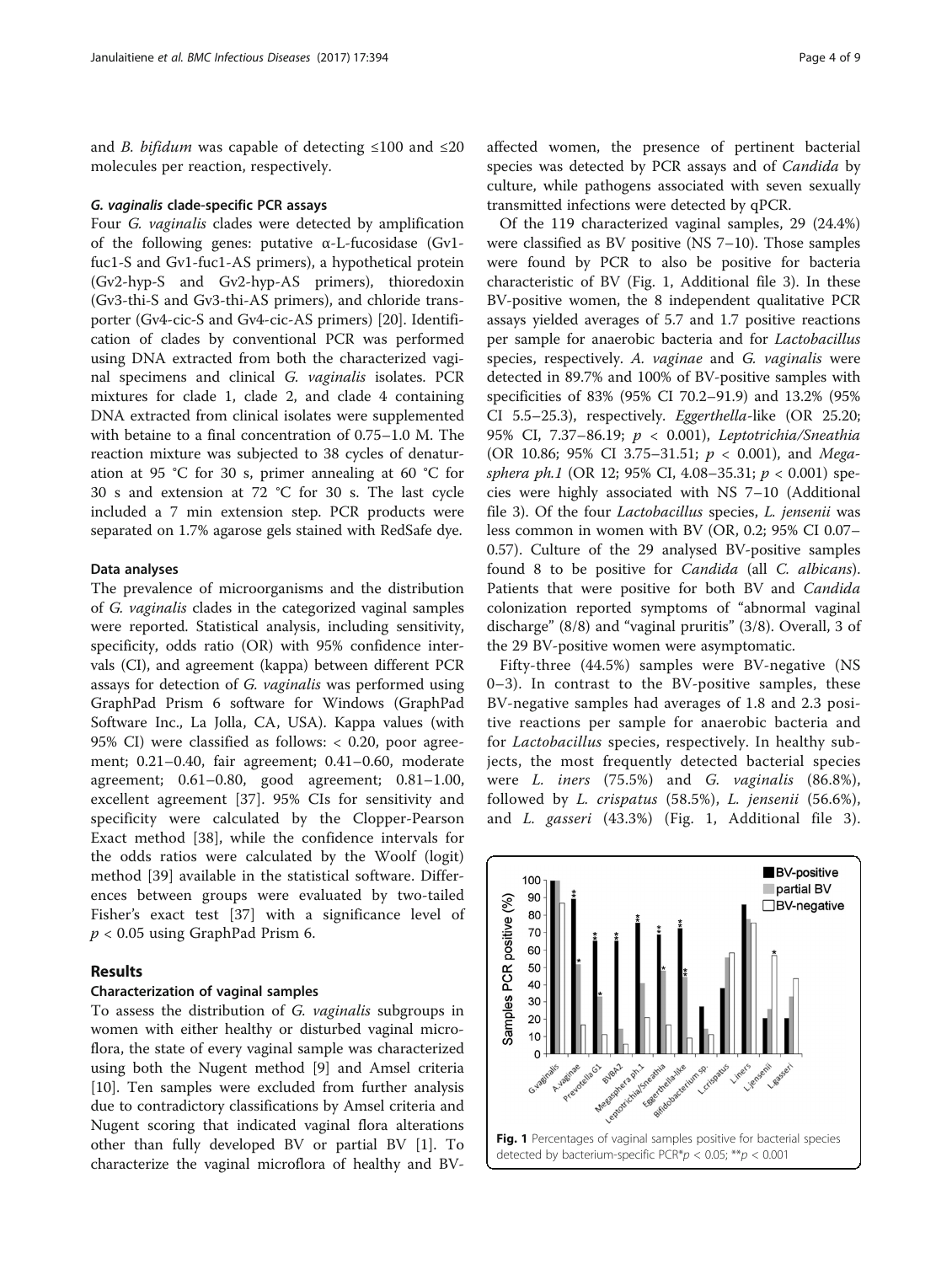Among these BV-negative samples, 18.9% (10 of 53) showed yeast colonization. Three of the ten patients who tested positive for yeast by culture and clinicianobserved signs of vulvovaginal candidiasis did not report any symptoms, while 7 of the 10 patients reported "increased vaginal discharge and vaginal pruritis".

Of the 119 vaginal samples tested, 27 (22.7%) were designated as partial BV (NS 4–6). In these samples, an average of 3.5 and 1.9 positive reactions were detected per sample for anaerobic bacteria and Lactobacillus species, respectively. Here the most common bacterial species were G. vaginalis (100%), L. iners (77.8%), L. crispatus (55.6%), A. vaginae (51.9%), and Leptotrichia/ Sneathia (48.2%). Culturing demonstrated yeast colonization in 2 (7.7%) samples.

Of the seven pathogens of sexually transmitted infections (STIs) monitored, only the four Mollicutes (U. urealyticum [UU], U. parvum [UP], M. hominis [MH], and M. genitalium [MG]) were found in the analysed vaginal samples using multiplex qPCR [[25](#page-8-0)]. UP was detected in 46% of samples irrespective of the BV status, while MH, UU, and MG were less common (10.1%, 9.2%, and 0.92%, respectively). Co-infection by UP had high association with NS 7–10 (OR 5.63; 95% CI 2.10–15.12;  $p < 0.001$ ) (Additional file [3](#page-7-0)). Also, the greater prevalence of UP detected in partial BV samples relative to BV-negative samples was statistically significant (OR 3.17; 95% CI 1.21–8.32;  $p = 0.027$ ). Similarly, the increased prevalence of MH in the BVpositive samples compared to the BV-negative samples showed statistical significance ( $p = 0.007$ ). Co-infection by UU was not associated with NS 7–10 (OR 1.41; 95% CI 0.29–6.80;  $p = 0.694$ ) (Fig. 2, Additional file [3](#page-7-0)).

For subsequent observation of G. vaginalis subgroups, the characterized vaginal samples ( $n = 109$ ) were clustered



into three categories: BV ( $n = 29$ ), partial BV ( $n = 27$ ), and BV-negative ( $n = 53$ ).

#### G. vaginalis detection in vaginal samples

The ongoing discussion of G. vaginalis prevalence in balanced and unbalanced vaginal flora, as well as the increasing number of PCR assays being used to target BVassociated microorganisms, prompted us to evaluate the specificity of the PCR assays purported to detect G. vaginalis in vaginal specimens. These assays used primer pairs that targeted diverse DNA sequences in the G. vaginalis genome (Additional file [2](#page-7-0)): primers GV1 and GV3 target the 23S rRNA gene [[35\]](#page-8-0); primers cpn-For and cpn-Rev target the *cpn60* gene [[36\]](#page-8-0); and primers Gvag 644F and Gvag 851R target the 16S rRNA gene [[11\]](#page-8-0). We designed primers VLY-585F and VLY-1334R (Additional file [1\)](#page-7-0) to amplify a 749 bp fragment of the toxin vaginolysin (VLY) coding gene  $(vly)$ .  $vly$  sequences determined in our laboratory [\[16](#page-8-0)] were aligned and compared with those retrieved from public databases. The VLY coding gene is well-conserved among G. vagi-nalis strains [\[16](#page-8-0)]. Its structural and functional homologue, Inerolysin [\[40\]](#page-8-0), was found only in *Lactoba*cillus iners, a common constituent of the vaginal microflora. Specificity of this vly-targeting PCR was tested using DNA extracted from 20 G. vaginalis strains, L. iners, L. crispatus, L. gasseri, L. jensenii, B. bifidum, S. intermedius, S. pyogenes, S. pneumoniae, and human chromosomal DNA. No cross-reactivity was detected against non-G. vaginalis species, while the vly PCR fragment was detected in all G. vaginalis isolates tested including species from ATCC. The bacterium specificity of the assay was confirmed by sequencing the PCR product.

A total of 91 vaginal samples (001S1 to 064S1, 093S1 to 0116S1, 005S2, 008S2, and 028S2) were tested for G. vaginalis using four sets of primer pairs. Of these samples, 59 (64.8%) tested positive by cpn60 PCR, 42 (46.2%) by 23S rRNA PCR, 83 (91.2%) by 16S rRNA PCR, and 79 (86.8%) by vly PCR. Results for the interassay agreement are shown in Additional file [4.](#page-7-0) The agreement between vly PCR and 16S rRNA PCR was moderate (kappa = 0.55), whereas that between  $vly$  PCR and 23S rRNA PCR was fair (kappa = 0.23). In addition, the G. vaginalis subgroups (clades) present were identified in 75 of the 91 (82.4%) vaginal samples by cladespecific PCR assays (see below).

## G. vaginalis subgroups in characterized vaginal samples

The clade-specific genes that had previously demonstrated the best PCR performance were used as described previously [\[20](#page-8-0)] to subtype G. vaginalis in the characterized vaginal samples. Of the 102 samples positive for *G. vaginalis*, 5 were negative for all clade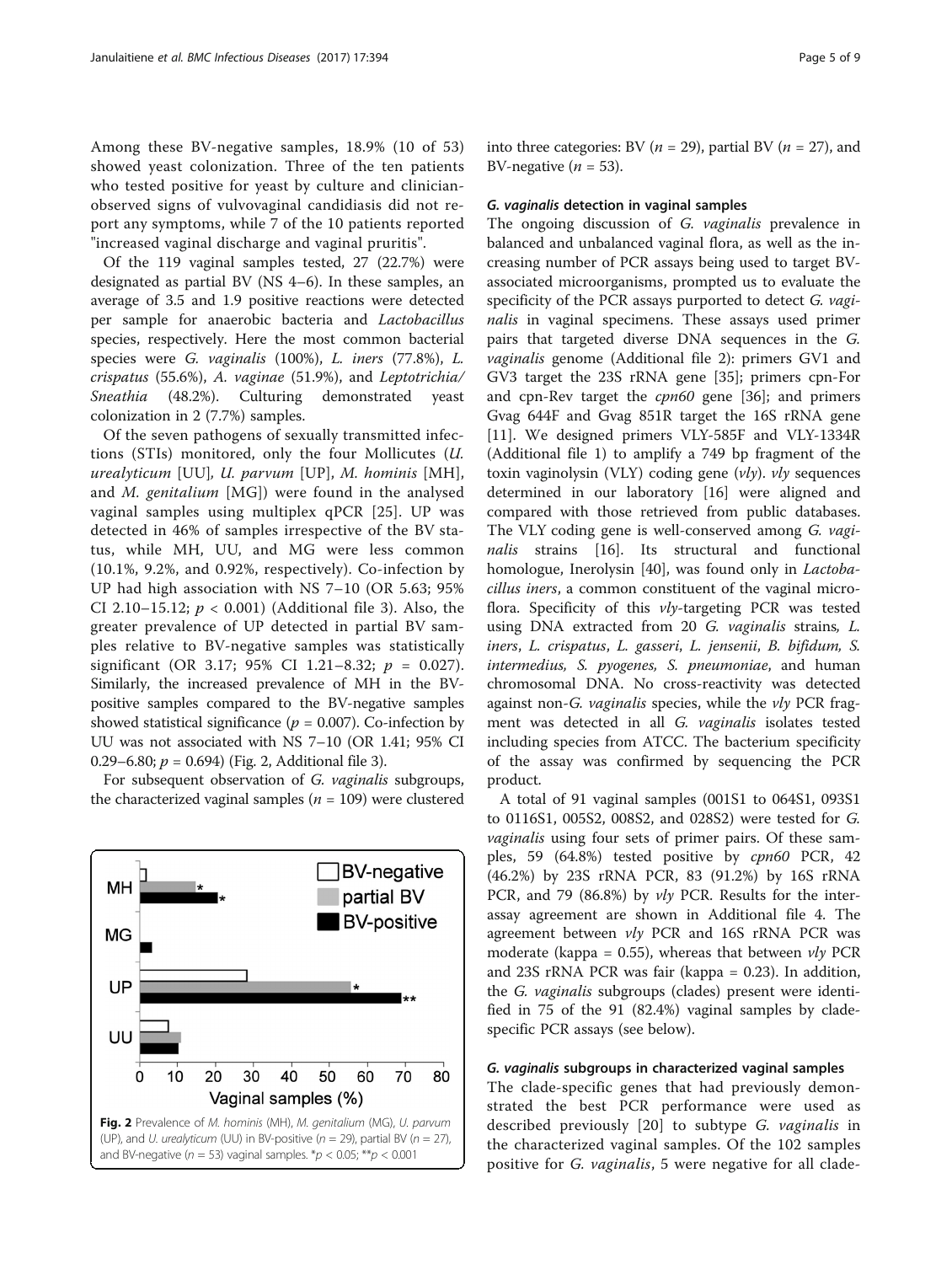<span id="page-5-0"></span>specific PCR tests; no G. vaginalis strains were isolated from these specimens. The vast majority of samples contained multiple G. vaginalis clades in different combinations (Fig. 3, Additional files [5](#page-7-0) and [6\)](#page-7-0). Three clades (clades 1, 3, and 4) were found as single clade communities. Clade 2 was detected only in multi-clade communities, with one exception (sample 093S1; NS 2). Clade 4 was the most frequently detected (79.4%), followed by clade 1 (63.7%), clade 2 (42.2%), and clade 3 (15.7%). Multi-clade G. vaginalis communities were positively associated with NS ≥4 (OR 3.64; 95% CI 1.48–8.91;  $p = 0.005$ ).

The prevalence of each of the four G. vaginalis clades showed a distinct association with BV status. The least frequently detected clade, clade 3, was almost equally distributed among BV-positive, partial BV, and BVnegative samples (Fig. 3). The most ubiquitous clade, clade 4, showed no association (OR 1.31; 95% CI 0.39– 4.41;  $p = 0.767$ ) with BV (NS 7–10), whereas clade 2 was the group most frequently observed in samples from women with both high NS (7–10) and three Amsel criteria (OR 6.26; 95% CI 2.20–17.81; p < 0.001). Clade 1 showed a positive association with vaginal flora characterized by NS 7–10 (OR 4.69; 95% CI 1.38–15.88;  $p = 0.010$ , but was also found in 61.5% and 57.1% of partial BV and BV-negative samples, respectively (Fig. 3, Additional file [5\)](#page-7-0).

# Subtyping of G. vaginalis isolates and distribution of the sialidase A coding gene

G. vaginalis clinical strains were isolated from 27 characterized vaginal samples without selection based on NS. Each plate was inoculated from a single vaginal swab. G. vaginalis was identified as described in Methods. Isolates from individual colonies were then subtyped by clade-



specific PCR. Multiple strains of G. vaginalis (from 3 to 15) were thus isolated from each swab, specifically 13 isolates per swab for clade 1, 9 for clade 2, 15 for clade 4, and none from clade 3. When classified by BV status, 13 G. vaginalis strains were isolated from BV-positive vaginal samples, 8 strains from partial BV samples, and 4 strains from BV-negative samples. The isolates from 9 samples included strains of two different clades. Overall, the clade assignments of these isolated strains matched the clade(s) identified in that sample by PCR, with two exceptions: i) clade 1 was detected in the noncultured vaginal sample 070S1, but the four isolates originated from the corresponding vaginal swab were clade 2; ii) one of seven G. vaginalis isolates from sample 058S2 was clade  $2 - a$  clade not detected in the corresponding

G. vaginalis isolates assigned to all three clades were tested for the presence of the sialidase A coding gene (sld) using two primer pairs (see Methods). The 35 clade 4 strains tested that had been derived from 15 samples with varied NS were all negative for sld, whereas G. vaginalis ATCC 14019 and strains of clade 1 ( $n = 13$ ) and clade 2 ( $n = 12$ ) were positive.

# G. vaginalis isolates of an unknown clade

noncultured vaginal sample.

Some of the strains isolated from samples 060S1, 086S1, 099S1, and 108S1 did not belong to any clade detectable by clade-specific PCR, although all of them were identified as G. vaginalis by both their characteristic microbiological profile and the nucleotide sequence of their 16S rRNA coding gene (RDP,<https://rdp.cme.msu.edu>, [\[30](#page-8-0)]). Clade-specific PCR identified four clades in vaginal sample 099S1 (Additional file [6](#page-7-0)), but found none from known clades in three G. vaginalis isolates from the corresponding swab (Table 1). Sample 060S1 (NS 10; clade 2 + clade 4) yielded 15 independent isolates: 11 from clade 2 and 4 that did not belong to any of the four known clades. Vaginal sample 086S1 (NS 6) harboured all four clades. The corresponding swab yielded 3 isolates from clade 2 and 7 that belonged to a subgroup unidentifiable by clade-specific PCR. The 7 isolates from vaginal sample 086S1 assigned to the unidentified clade were tested by PCR targeting the genes coding for the

Table 1 Characteristics of G. vaginalis clinical isolates of the unknown clade

| Sample<br>no. | Number of<br>isolates isolates<br>strains | ARDRA genotype<br>(Taql) | Gene |     |
|---------------|-------------------------------------------|--------------------------|------|-----|
|               |                                           |                          | vly  | sld |
| 060S1         |                                           | 2                        |      |     |
| 086S1         |                                           |                          |      |     |
| 099S1         | 3                                         |                          |      |     |
| 108S1         |                                           | ζ                        |      |     |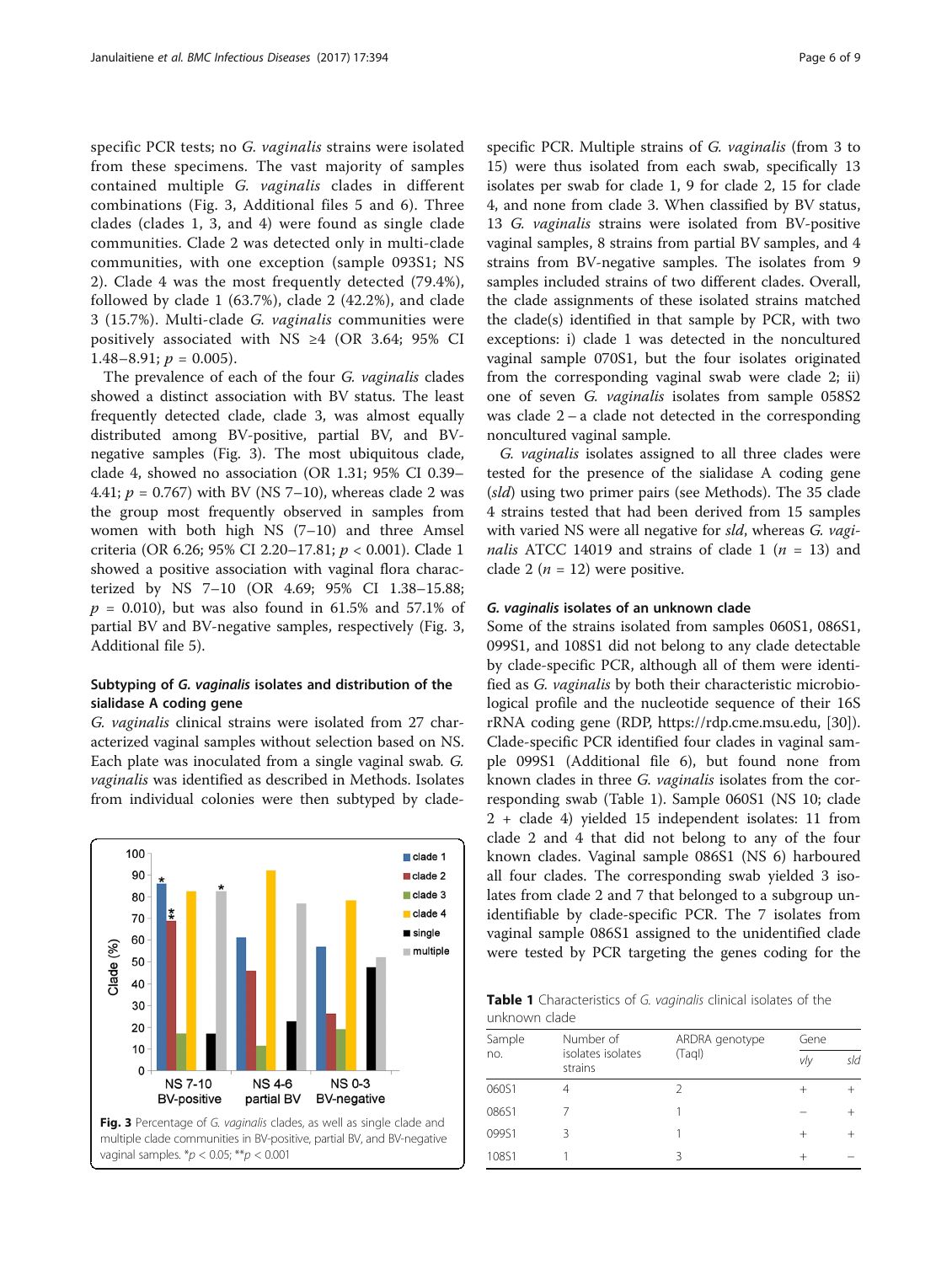virulence factors vaginolysin  $(vly)$  and sialidase A (sld). All 7 isolates tested negative for  $v/v$ , but found positive for sld (Table [1](#page-5-0)).

All isolates of the unknown clade exhibited the Gardnerella-specific ARDRA genotype (Table [1\)](#page-5-0). It remains to be determined whether these isolates represent one or more new clades or are derivatives of known clades that have undergone genetic rearrangements or mutations in clade-specific genes.

# **Discussion**

The role of Gardnerella vaginalis in vaginal disease remains controversial due to its presence in both healthy and BV-type vaginal microflora. To shed further light on this question, in this study we first characterized vaginal samples by Amsel criteria and the Nugent method to discriminate between normal vaginal flora and the BV condition. Because vaginal co-infections and mixed infections may mimic or mask recognition of BV, we tested these samples for Candida by culture [[23\]](#page-8-0) and for seven STIs by qPCR assays. Previous studies [[3,](#page-7-0) [11, 12](#page-8-0)] had demonstrated that women with clinically diagnosed BV were carrying multiple anaerobic bacteria, while only a minority of BV-negative subjects tested positive for more than two BV-related bacteria. Here we found multiple Lactobacillus species in vaginal samples from the majority of BV-negative women. In contrast, L. iners, alone or in combination with L. crispatus, was most frequently detected in the BV-positive and partial BV samples. Among Lactobacillus species, only L. jensenii was inversely associated with NS  $\geq$  4; *L. crispatus* was not [\[11](#page-8-0)]. Five bacterial species, namely A. vaginae, G. vaginalis, Eggerthella-like, Megasphera ph. 1, and Leptotrichia/Sneathia, were found in most subjects with BV and thus can be considered to be bacterial indicators of this disorder. qPCR targeting the tuf gene identified two Bifidobacterium species, B. bifidum and B. longum, in the vaginal samples. The frequency of colonization (or co-infection) of Candida and BV-associated bacterial species was consistent with the published data on coinfections and mixed vaginal infections [\[41](#page-8-0)]. However, symptoms and clinical signs were indicative of contributions from two pathogens in the minority of BV-affected women.

Testing for the incidence of concomitant colonization by several important human pathogens revealed possible synergy with BV. Specifically, UP and MH were more prevalent in women with BV than in women with non-BV type flora, while UU showed no such association. This greater prevalence of particular genital Mollicutes in BV-positive samples cannot be attributed solely to coinfection by G. vaginalis [[42\]](#page-8-0) because the latter was also common in the BV-negative samples. However, quantification of microbial loads in the vaginal samples might

reveal a synergistic relationship between BV-associated bacteria and vaginal Mollicutes [\[42](#page-8-0)].

G. vaginalis was found to be prevalent in women without BV, an observation in agreement with data from several patient cohorts in the USA [\[11](#page-8-0), [20](#page-8-0)]. Likewise, the lack of specificity of cpn60 PCR as a test for G. vaginalis observed agrees with an earlier report [[20\]](#page-8-0). However, we did not find an association between false-negative results from cpn60 PCR or 23S rRNA PCR and particular G. vaginalis clades, either individually or in combination. The differences in G. vaginalis detection observed for various PCR primers demonstrate that the low prevalence of G. vaginalis reported in BV-negative women might depend not only on the patient's cohorts or geographical/ethnic origin, but also on the target sequences selected for PCR.

Subtyping of the G. vaginalis present in noncultured vaginal samples by qualitative clade-specific PCR [[20](#page-8-0)] demonstrated a significant association between multiclade *G. vaginalis* communities and  $NS \geq 4$ . This agrees with the findings of a recent study [[20\]](#page-8-0) which suggested that the presence of multiple clades was a result of unprotected sex with new partners. Indeed, the prevalence of polyclonal G. vaginalis communities in the vaginal milieu once again raises the question of the mode of BV acquisition [\[43](#page-8-0)].

Within the vaginal samples with single clade communities ( $n = 31$ ), clade 4 ( $n = 19$ ) and clade 1 ( $n = 9$ ) were most prevalent regardless of the BV status. The less often detected clade 3 demonstrated no association with the disorder. An earlier study in the USA detected clade 3 in 31.7% of the 60 samples studied and showed its association with BV-type flora [\[20](#page-8-0)]. While we found no clade 3 G. vaginalis strains among the isolates, strains of subgroup D corresponding to clade 3 were isolated from specimens that originated from Canada  $(n = 1)$  and Kenya ( $n = 7$ ) [\[22\]](#page-8-0). Clade 4, the most frequently found clade, showed no association with BV, an observation that is in agreement with previous results [\[20](#page-8-0)]. Our finding that G. vaginalis strains of clade 1 were more likely to colonize BV-positive women ( $p = 0.010$ ) was consistent with the previous finding by Balashov and colleagues [[20](#page-8-0)]. Although we found that clade 2 was significantly more common in the samples with high Nugent scores  $(7-10)$ , that clade had been reported to be associated with intermediate vaginal flora (NS 4–6) in samples from the USA [[20](#page-8-0)]. The observed discrepancies might reflect the small number of clinical samples analysed in both of these studies, or, because one study was performed in the USA and one in Lithuania, the ethnicity and geographical location of patients may have also been a factor. In addition, the two studies employed different PCR techniques: singleplex, conventional, clade-specific PCR (this study) and multiplex qPCR for the samples from the USA [[20](#page-8-0)].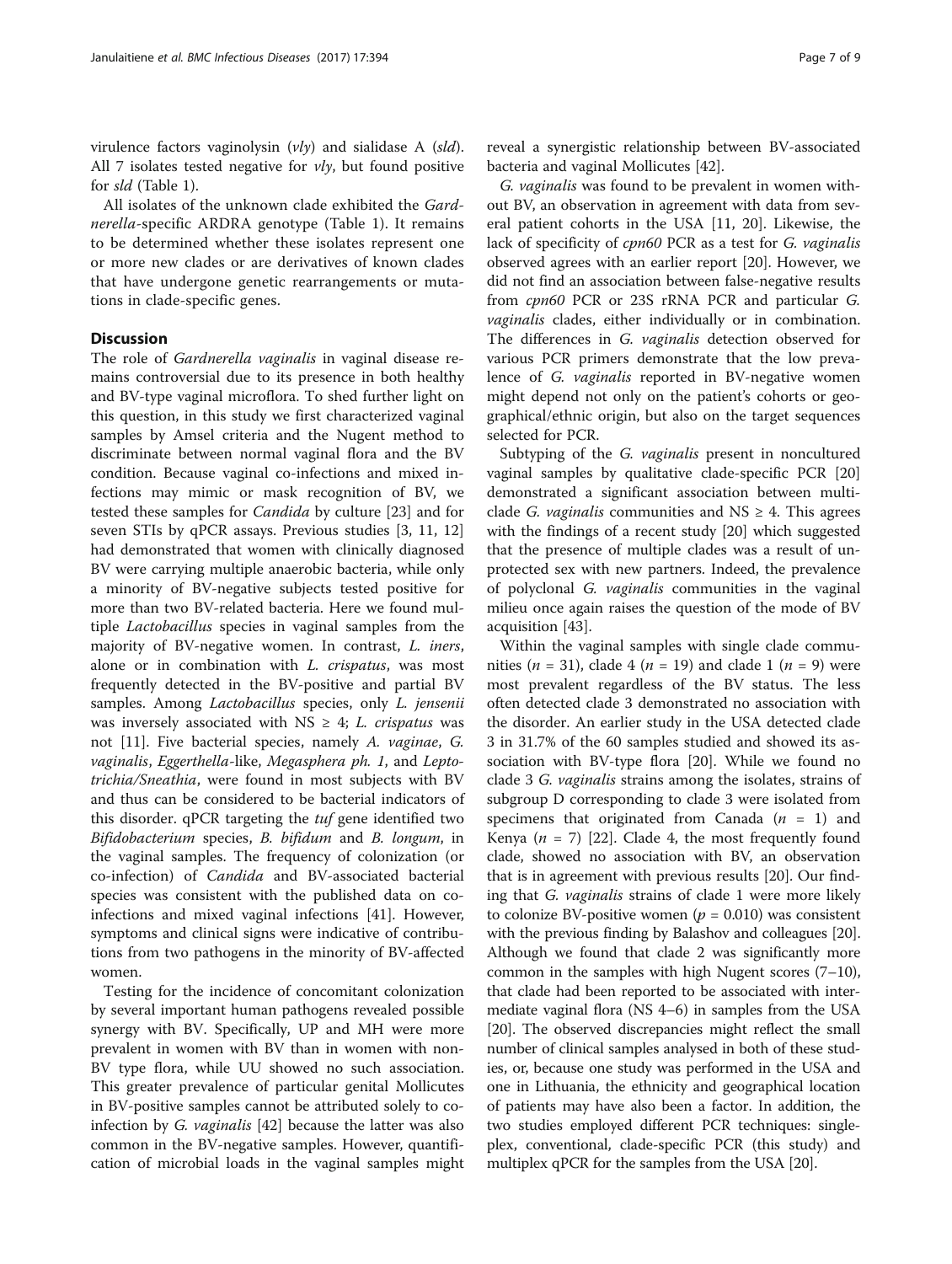<span id="page-7-0"></span>The presence of sld does not necessarily indicate expression and/or activity of sialidase A [[16, 17, 22](#page-8-0)]. However, clade 4 strains characteristically lack the sialidase A coding gene. Strains of the corresponding cpn60 subgroup A were also negative for the sld gene [[22\]](#page-8-0). Because sialidase A can degrade the mucous layer [[17\]](#page-8-0), its absence might explain the high detection frequency of G. vaginalis clade 4 in normal vaginal flora. It is not clear whether clade 4 strains produce other mucinases whose activity may affect clinical status.

Isolation and subtyping of G. vaginalis strains confirmed the subgroup assignments from the noncultured vaginal samples. However, the results of clade-specific PCR of isolated G. vaginalis strains from four vaginal samples did not match any known type, even though they demonstrated a specific genetic profile (Table [1](#page-5-0)). Combined, these results suggest the possible existence of more than four *G. vaginalis* subgroups.

# Conclusions

This study analysed the relevance of G. vaginalis genotyping approach based on the detection of clade-specific genes to various clinical conditions in the vagina. G. vaginalis was highly prevalent in BV-negative Lithuanian women. Subtyping of G. vaginalis in vaginal samples demonstrated that multi-clade G. vaginalis communities were more common in vaginal samples with  $NS \geq 4$ . Detection of clade 1 and clade 2 was associated with NS 7–10, but there was no association of either clade 3 or clade 4 with high Nugent scores. These results were confirmed by subtyping G. vaginalis clinical isolates. The isolation of G. vaginalis strains of an unknown subtype underscores the high complexity of the genus Gardnerella that still remains to be investigated. The gene for sialidase A was detected in all isolates of clade 1 and clade 2, but not in clade 4 isolates. Our study demonstrates that the high prevalence of G. vaginalis detected in women without BV does not disprove the hypothesis that G. vaginalis is a causative agent of BV because the functional role played by G. vaginalis within the vaginal microflora could differ significantly depending on the particular subgroup(s) dominating the BV-type flora. Future studies will focus on elucidating the clinically significant phenotypic properties of the various G. vaginalis subgroups.

# Additional files

[Additional file 1:](dx.doi.org/10.1186/s12879-017-2501-y) Bacterial strains, primer sequences and PCR conditions for bacterium-specific PCR assays. (PDF 231 kb)

[Additional file 2:](dx.doi.org/10.1186/s12879-017-2501-y) Primers and PCR conditions for Gardnerella vaginalis detection by PCR assay. (PDF 216 kb)

[Additional file 3:](dx.doi.org/10.1186/s12879-017-2501-y) Data analysis comparing the detection frequency of microorganisms by PCR assays in BV-positive, partial BV, and BV-negative samples. (PDF 171 kb)

[Additional file 4:](dx.doi.org/10.1186/s12879-017-2501-y) Agreement between various gene-specific PCR tests employed to detect G. vaginalis in vaginal samples. (PDF 146 kb)

[Additional file 5:](dx.doi.org/10.1186/s12879-017-2501-y) Data analysis comparing the detection frequency of four G. vaginalis clades by clade-specific PCR assays in BV-positive, partial BV, and BV-negative samples. (PDF 158 kb)

[Additional file 6:](dx.doi.org/10.1186/s12879-017-2501-y) Characterization of 109 vaginal samples by Nugent score, vly PCR for G. vaginalis, and clade-specific PCR. (PDF 142 kb)

## Abbreviations

ARDRA: amplified ribosomal DNA restriction analysis; BV: bacterial vaginosis; CT: Chlamydia trachomatis; MG: Mycoplasma genitalium; MH: Mycoplasma hominis; NG: Neisseria gonorrhoeae; NS: Nugent score; RDP: Ribosomal Database Project; STIs: sexually transmitted infections; TV: Trichomonas vaginalis; UP: Ureaplasma parvum; UU: Ureaplasma urealyticum

#### Acknowledgements

The authors would like to thank all those who participated in the study and Vilija Rubinaite for statistical data analysis.

#### Funding

This work received no specific grant from any funding agency.

#### Availability of data and materials

All the data containing relevant information to support the study findings are provided in the manuscript and Additional files.

#### Authors' contributions

MJ carried out the molecular and culture based experiments. VP, SG, JZ, AV and AG screened and recruited the patients and collected vaginal samples. MP conceived and designed the study, analyzed the data and wrote the manuscript. All authors read and approved the final manuscript.

# Competing interests

The authors declares that they have no competing interests.

# Consent for publication

Not applicable.

#### Ethics approval and consent to participate

The study was approved by the Lithuanian Bioethics Committee (approval no. 158200-1-3697-223, 12/11/2013; amendment no. 2, 8/12/2015). Written informed consent was obtained from all study participants prior to enrolment.

#### Publisher's Note

Springer Nature remains neutral with regard to jurisdictional claims in published maps and institutional affiliations.

#### Author details

<sup>1</sup>Institute of Biotechnology, Vilnius University, Sauletekio al. 7, 10257 Vilnius, Lithuania. <sup>2</sup>National Public Health Surveillance Laboratory, Zolyno g. 36 10210 Vilnius, Lithuania. <sup>3</sup>Clinic of Obstetrics & Gynaecology, Faculty of Medicine, Vilnius University, Ciurlionio g. 21/27, 03101 Vilnius, Lithuania. 4 Centre of Obstetrics & Gynaecology, Vilnius University Hospital Santaros Klinikos, Santariskiu g. 2, 08661 Vilnius, Lithuania. <sup>5</sup> Antiaging Clinic, Sakalu g. 22, 08108 Vilnius, Lithuania. <sup>6</sup>Ona Gureviciene Family Clinic, Gedimino g. 17 68307 Marijampole, Lithuania. <sup>7</sup>Departament of Gynaecology, Vilnius City Clinical Hospital, Antakalnio g. 57, 10207 Vilnius, Lithuania.

#### Received: 20 December 2016 Accepted: 28 May 2017 Published online: 05 June 2017

#### References

- 1. Donders GG. Definition and classification of abnormal vaginal flora. Best Pract Res Clin Obstet Gynaecol. 2007;21:355–73.
- 2. Srinivasan S, Fredricks DN. The human vaginal bacterial biota and bacterial vaginosis. Interdiscip Perspect Infect Dis. 2008;2008:750479.
- 3. Srinivasan S, Hoffman NG, Morgan MT, Matsen FA, Fiedler TL, Hall RW, et al. Bacterial communities in women with bacterial vaginosis: high resolution